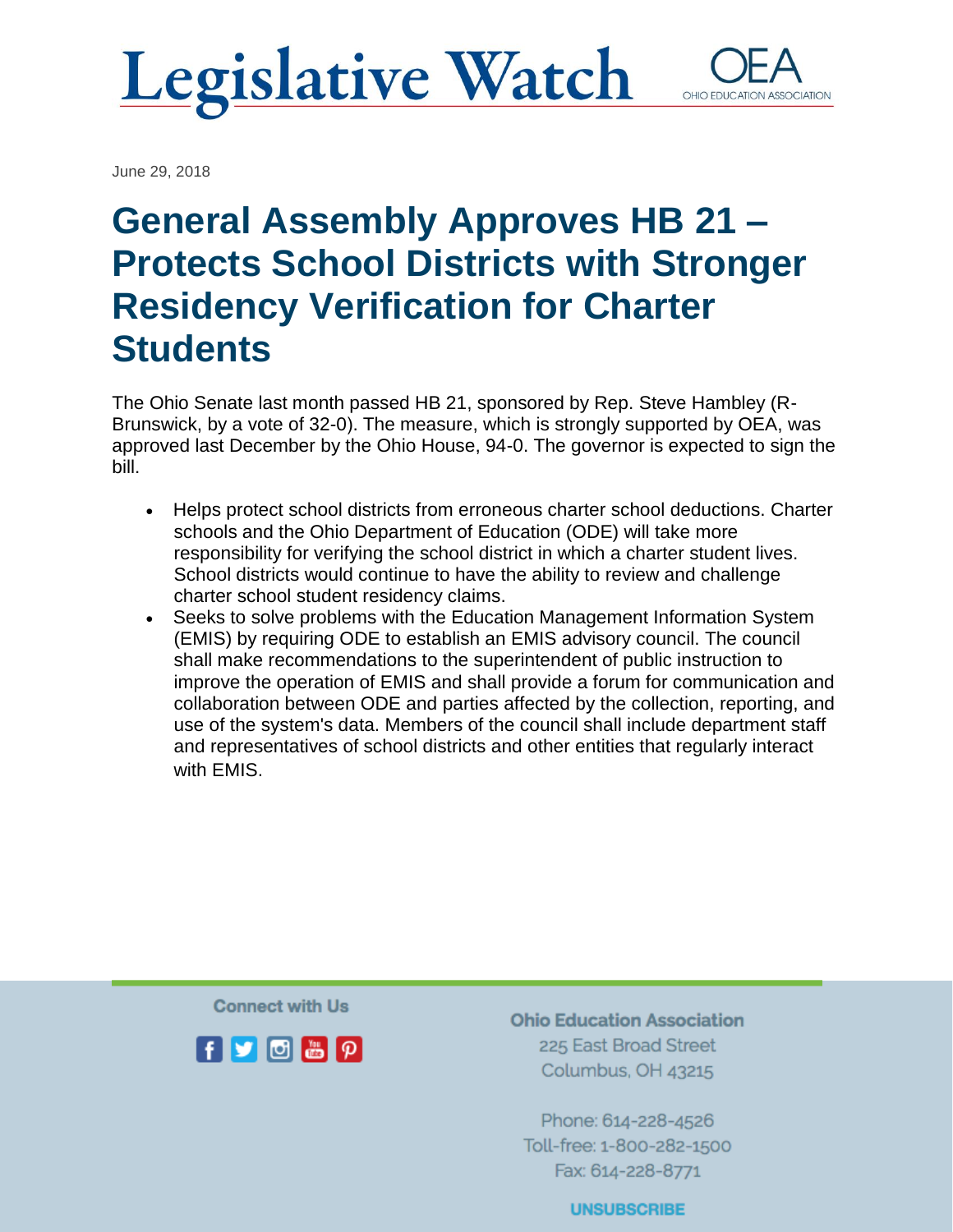### **Legislative Watch** OHIO EDUCATI

### **General Assembly Approves HB 87 – Requires Fraudulent Charter School Funds to be Returned to School Districts**

The Ohio Senate, on June 29<sup>th</sup>, approved HB 87, which is sponsored by Rep. Kristina Roegner (R-Hudson), by a vote of 30-2. The bill, which is strongly supported by OEA, passed the Ohio House 94-2 in March 2018. The governor is expected to sign the bill.

• Requires funds recovered from charter schools based on enrollment fraud to be returned to the school districts from which they were originally deducted. Current law is silent as to where the state should direct funds recovered from charter schools based on the state auditor issuing a 'finding for recovery' involving enrollment fraud.

### **Ohio House Approves OTES Reform Bill, HB 540 84-0; Same Reforms Passed in SB 216 to Become Law**

HB 540 contains the same OTES reforms that are in SB 216, which is a much broader bill of education policies. OEA strongly supports HB 540, which is sponsored by Rep. Theresa Gavarone (R-Bowling Green) and Rep. Nathan Manning (R-North Ridgeville). SB 216 will be the vehicle for passing OTES reform into law because it has passed both the Senate and House. SB 216 is expected to be signed by the governor.

The OTES reforms in both HB 540 and SB 216 are based on the recommendations of the Ohio Educator Standards Board (ESB). The ESB's reform recommendations have been approved by the State Board of Education. These reforms would restructure teacher evaluations, so they are teacher-driven and student-focused. The bill eliminates the stand-alone 50% student growth measure evaluation factor.

OEA members Jeanne Cerniglia and Jonathan Juravich testified in support of OTES reforms before the Ohio House Education Committee on April 10, 2018. Jonathan is an art educator with Olentangy Local Schools at Liberty Tree Elementary and the 2018 Ohio Teacher of the Year. Jeanne is a middle school math teacher in Southeast Local Schools (Wayne County), as well as a member of the Educator Standards Board (ESB)

**Connect with Us** 



**Ohio Education Association** 225 East Broad Street Columbus, OH 43215

Phone: 614-228-4526 Toll-free: 1-800-282-1500 Fax: 614-228-8771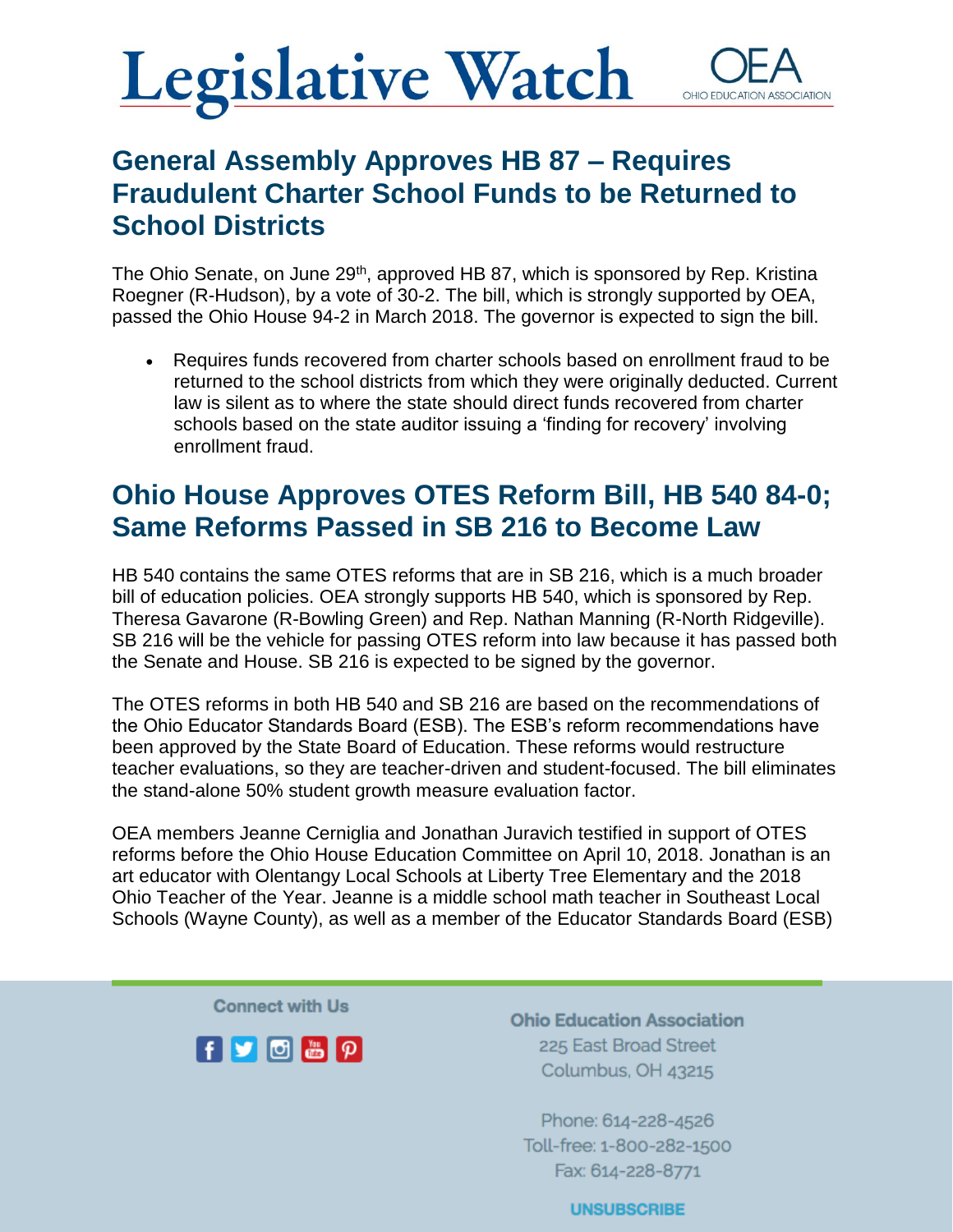## **Legislative Watch** OHIO EDUC

that recommended the OTES reforms that appear in both HB 540 and SB 216.

### **General Assembly Approves SB 216, which includes OTES Reforms; the Repeal of Retesting of Teachers; Require that the State Superintendent Review Academic Distress Commissions**

SB 216 has passed both the House and Senate. The governor is expected to sign the bill.

SB 216 is a wide-ranging bill with numerous policy proposals that impact educators and students. This mixed-bag of education provisions, most of which were sought by local superintendents, seeks to provide more "flexibility" to local school districts. A positive highlight is the inclusion of long-sought reforms to the Ohio Teacher Evaluation System (OTES). These reforms are supported by OEA.

The governor had threatened to veto SB 216 if it included an amendment providing a three-year moratorium on state takeovers of school districts put in "academic distress status." Had it not been for the governor's veto threat, there was bi-partisan support in the Ohio General Assembly to place a moratorium on state takeovers of school districts. Instead, the bill requires the state superintendent to review all policies and procedures regarding academic distress commissions and issue a report of its findings to the General Assembly by May 1, 2019. OEA will continue to seek a repeal of Ohio's poorly conceived and counterproductive state takeover law.

#### **SB 216 includes the following:**

**Ohio Teacher Evaluation System (OTES)**: Requires the State Board of Education to revise the state framework for teacher and administrator evaluations, based on the recommendations of the Educator Standards Board, and to hold at least one public hearing on the revised framework. Requires the State Board to adopt the revised framework by May 1, 2020, and requires school districts to update their teacher evaluation policies by July 1, 2020.

**Retesting teachers – repealed:** Repeals a current provision in the law that requires

**Connect with Us** 



**Ohio Education Association** 225 East Broad Street Columbus, OH 43215

Phone: 614-228-4526 Toll-free: 1-800-282-1500 Fax: 614-228-8771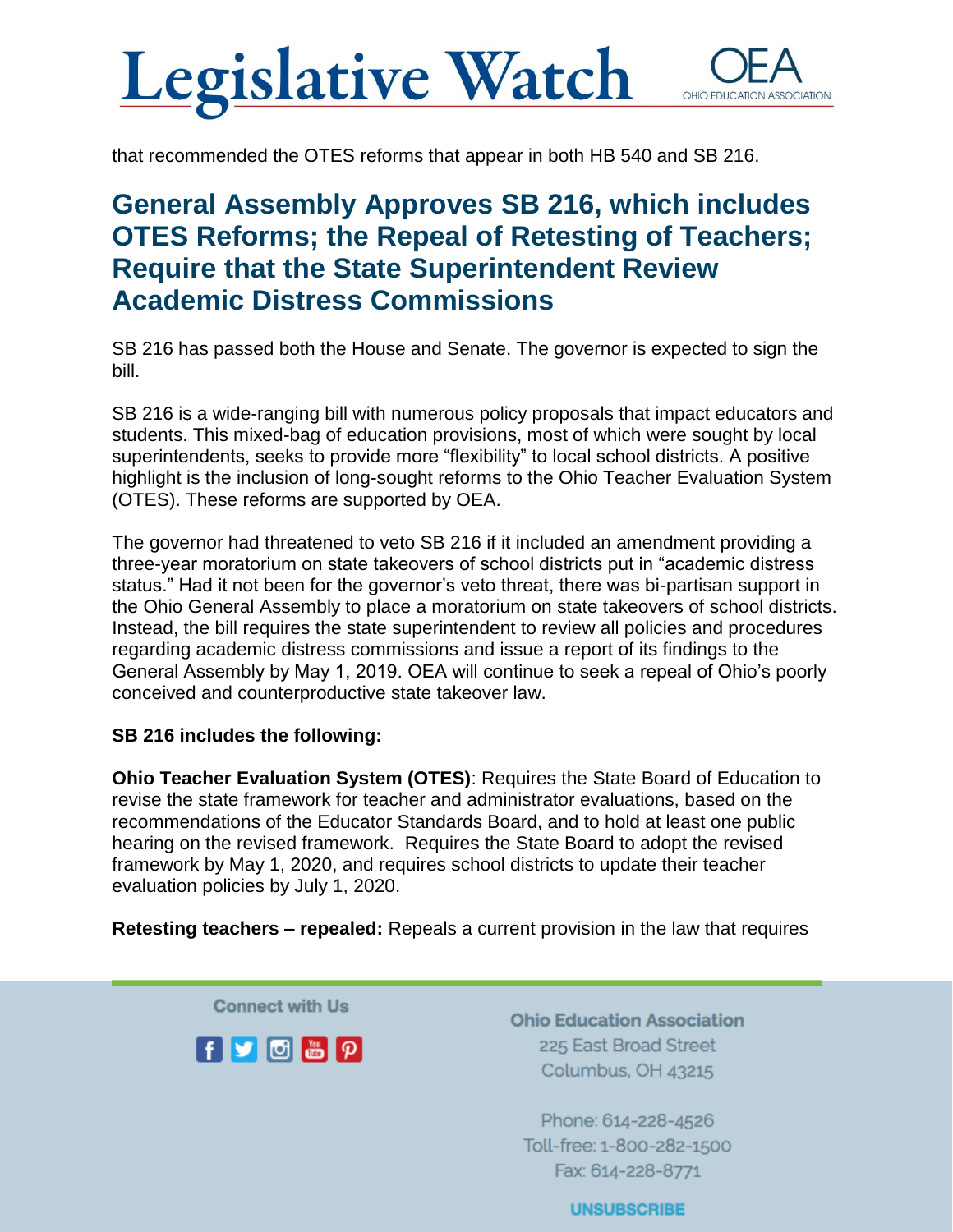## **Legislative Watch** OHIO EDUCA

public school teachers of core subject areas to take exams to prove their knowledge of the subject when certain circumstances are triggered.

**Educator licensure and employment Educator license grade bands:** Requires the State Board of Education, when issuing new resident, professional, senior professional, and lead professional educator licenses, to specify whether the educator is licensed to teach grades pre-kindergarten through five, four through nine, or seven through twelve, except in certain prescribed circumstances.

**Supplemental teaching license:** Requires the State Board to establish rules for issuing supplemental teaching licenses to temporarily allow a certified or licensed teacher to teach a subject area for which the person is not licensed under specified conditions. This provision is similar to existing requirements.

**Nonteaching employee contracts:** Requires regular nonteaching school employees that are newly hired by noncivil service school districts to be employed for between six and seven years, rather than between two and three years, prior to receiving a continuing contract (tenure).

**Educator licenses for substitute teaching:** Requires the State Board to establish new standards and requirements for obtaining an educator license for substitute teaching. · Bases the duration that a substitute may teach under the new license on whether the post-secondary degree is related to the subject area taught. · Prohibits the State Board from requiring an individual who holds a career-technical workforce development license to hold a post-secondary degree in order to be issued a license to work as a substitute teacher for career-technical education classes. · Provides that any license issued under current law that is still in force on the bill's effective date remains in force for the remainder of the term for which it was issued or renewed.

**Professional development for certain gifted services providers:** Requires the State Board to revise its rules for professional development related to gifted education in accordance to prescribed hours of instruction based on whether a teacher is or is not an Advanced Placement or International Baccalaureate teacher.

**"Highly qualified teacher" requirement – replaced:** Repeals the state law requirement that teachers of core subject areas are "highly qualified," as formerly prescribed by federal law. · Replaces "highly qualified teacher" provision with "properly

**Connect with Us** 



**Ohio Education Association** 225 East Broad Street Columbus, OH 43215

Phone: 614-228-4526 Toll-free: 1-800-282-1500 Fax: 614-228-8771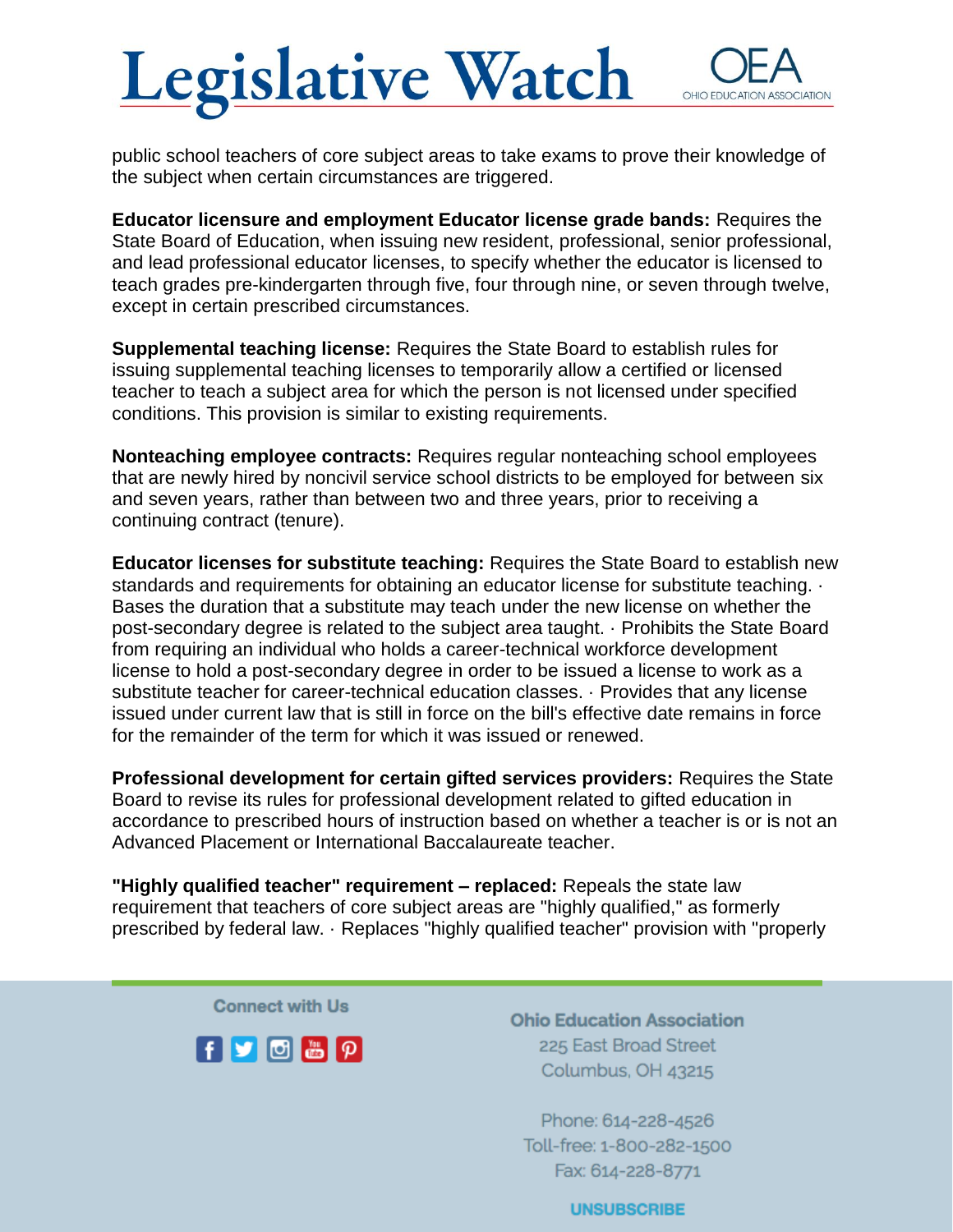## **Legislative Watch** OHIO EDUCAT

certified or licensed teacher" and "properly certified paraprofessional" requirements and applies the new provision to all public schools.

**State achievement assessments:** Permits public and chartered nonpublic schools to administer the third-grade state achievement assessments in English language arts or math, or both, in a paper format. · Requires the Department of Education to request each assessment vendor to provide an analysis explaining how questions on each of the state achievement assessments, including high school end-of-course exams, are aligned to the statewide academic content standards. · Requires the Department to request each assessment vendor provide information and materials for assistance with the state achievement assessments, including providing practice assessments and other preparatory materials.

**Kindergarten readiness assessment:** Requires the Early Childhood Comprehensive Assessment Advisory Group to make recommendations to the Superintendent of Public Instruction on the use and administration of the kindergarten readiness assessment.  $\cdot$ Requires the state Superintendent to report final recommendations to the General Assembly by September 1, 2019.

**Operation of charter schools:** Clarifies that the terms "operator" and "management company" are synonymous. · Reduces from 105 to 72 the number of consecutive hours of learning opportunities a community school student must fail to participate in before being automatically withdrawn from the school. · Makes other changes to the operation of e-schools, including indemnification under certain circumstances and a review of terminology used in determining full-time equivalency by the State Superintendent of Public Instruction. · Creates a legislative committee to study and report recommendations on a competency-based payment structure for e-schools and the categories of expenses for which an operator must provide a detailed accounting under current law.

**Safe harbor from certain provisions for enrolling displaced e-school students:** For the 2017-2018 and 2018-2019 school years, requires the Department of Education to exclude from the academic performance component of a community school sponsor's evaluation students who, prior to enrolling in that community school, were enrolled in an e-school that had its operations suspended by its sponsor in the 2017-2018 school year (displaced enrollees). · Excludes a community school from closure for the 2017-2018 through 2019-2020 school years, if displaced enrollees increase the community school's

**Connect with Us** 



**Ohio Education Association** 225 East Broad Street Columbus, OH 43215

Phone: 614-228-4526 Toll-free: 1-800-282-1500 Fax: 614-228-8771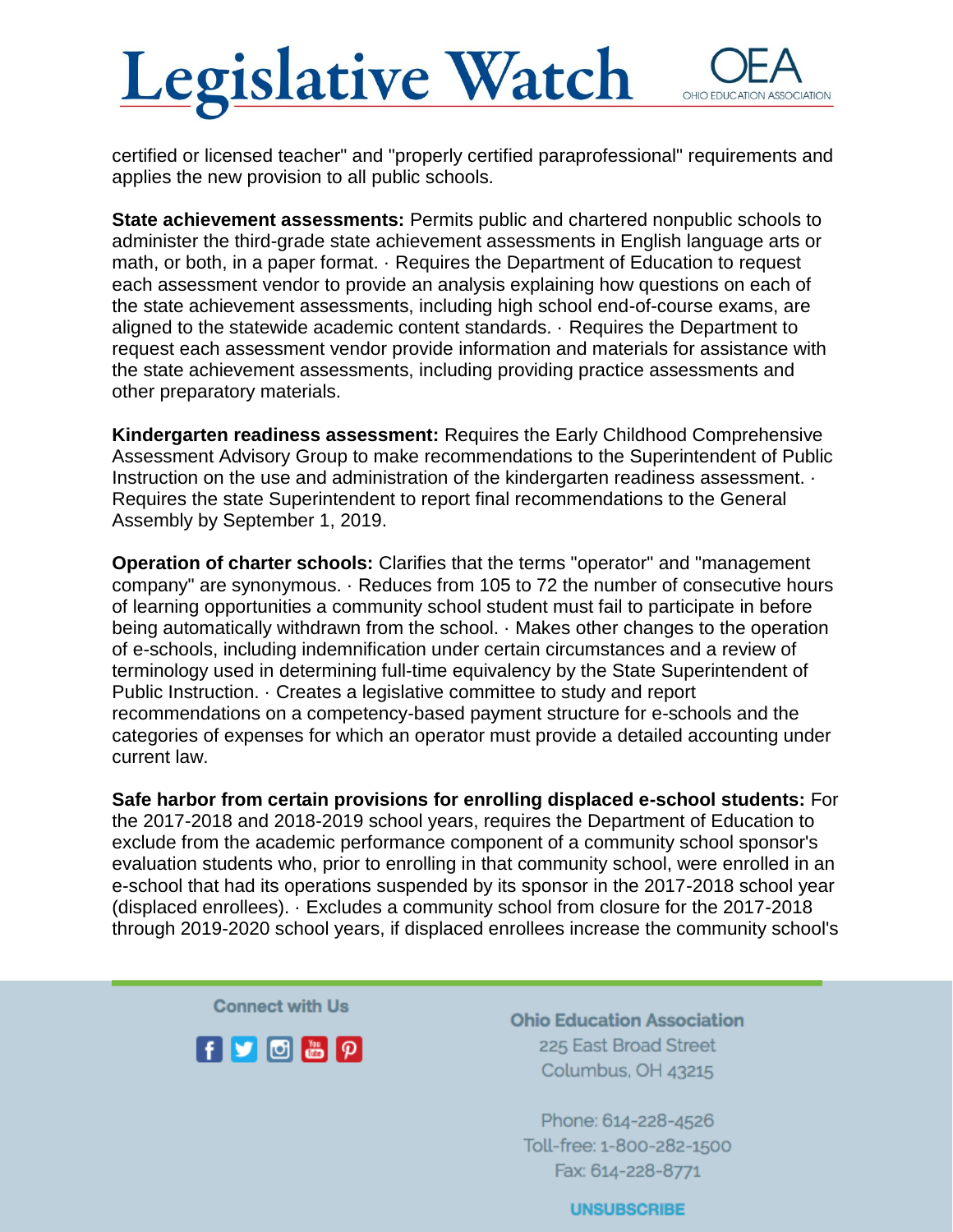## **Legislative Watch** OHIO EDUCAT

enrollment by more than 10% unless it is low performing for three consecutive years. · For the 2018-2019 and 2019-2020 school years, exempts a school district from being considered a new challenged school district, where new start-up community schools may be located, if enrollment of displaced enrollees increases the district's enrollment by more than 10% in the 2017-2018 school year.

**College Credit Plus (CCP):** Requires the Department of Education to conduct a study on the results and effectiveness of the CCP Program.

**Gifted student service plans:** Adds International Baccalaureate instruction as an option for a school district's gifted student service plan.

**Special education preschool staffing:** Requires that a minimum of ten hours of services per week be provided for each preschool special education student served by a center-based teacher unless otherwise specified in the child's individualized education program.

**Reading improvement plans:** Requires a school district, community school, or STEM school in which 80% or fewer of its students attain a passing score on the third-grade English language arts assessment to establish a reading improvement plan supported by reading specialists.

**Reporting of student performance data on the state report card**: Changes the minimum number of students ("N-size") in a group for calculation of the annual measurable objectives grade (AMO) on the state report card as follows: i) For the 2017- 2018 school year, ii) 25 students; iii) For the 2018-2019 school year, 20 students; and iv) Beginning with the 2019-2020 school year, 15 students.

**Five-year financial forecasts**: Changes the latest date that school districts, community schools, and STEM schools may submit their annual five-year financial forecasts from October 31 (as under administrative rule) to November 30.

**Connect with Us** 



**Ohio Education Association** 225 East Broad Street Columbus, OH 43215

Phone: 614-228-4526 Toll-free: 1-800-282-1500 Fax: 614-228-8771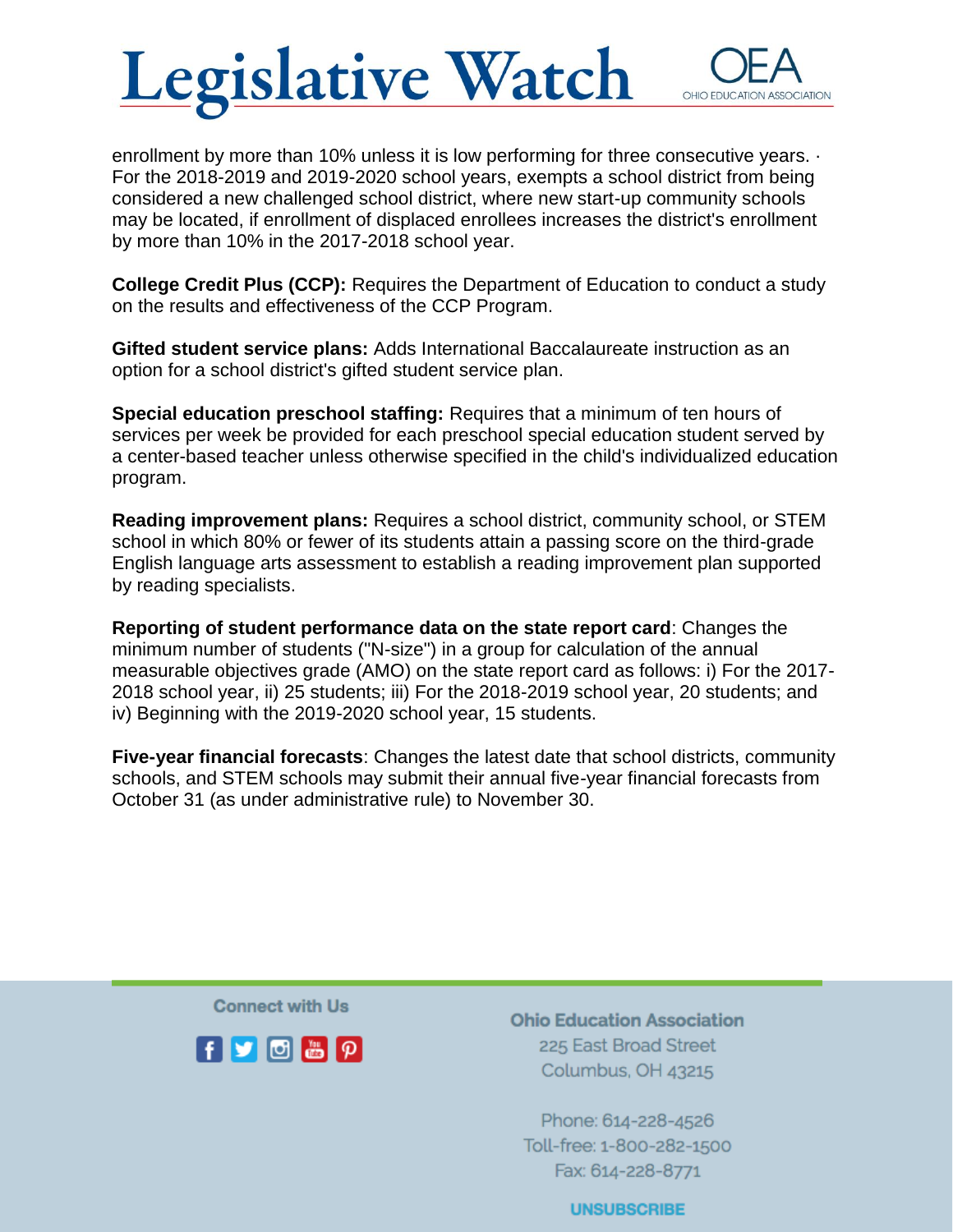## **Legislative Watch** OHIO EDUCATI

### **House Unanimously Passes OPERS Service Credit Legislation**

On Wednesday, June 28, the Ohio House voted 93-0 in favor of House Bill 572. OEA strongly supports HB 572 which addresses the issue of retirement service credit for non-teaching employees of County Boards of Developmental Disabilities who work on a school calendar rather than year-round. Recent OPERS action had reduced service credit for these employees and the bill would restore a full-year service credit. While in the House Aging and Long Term Care Committee, a substitute bill was adopted that applies the provisions of the bill dating back to January 1, 2017.

In order to be enacted into law, HB 572 will need to be passed by the Ohio Senate. You can urge you Senators to pass the bill by clicking [here.](https://www.ohea.org/actions/urge-legislators-fix-opers-service-credit-for-county-board-employees/)

### **House Bill 318: School Resource Officer Training, School Safety Grants, and Out-of School Suspension Changes Heads to Governor for Signature**

House Bill 318 sponsored by Representatives LaTourette (R-Chesterland) and Patterson (D-Jefferson) establishes qualification and training guidelines for School Resource Officers (SROs) training, appropriates \$12 million for school safety grant training, and includes changes to out-of-school suspensions as introduced in Senate Bill 246.

The school safety grants can be used by public schools, including certain schools operated by county boards of developmental disabilities, and chartered nonpublic schools for school safety programs and training, including but not limited to, the following:

- school resource officer certification training;
- any type of active shooter and school safety training;
- all grade level type educational resources; and
- training to identify and assist students with mental health issues.

**Connect with Us** 



**Ohio Education Association** 225 East Broad Street Columbus, OH 43215

Phone: 614-228-4526 Toll-free: 1-800-282-1500 Fax: 614-228-8771